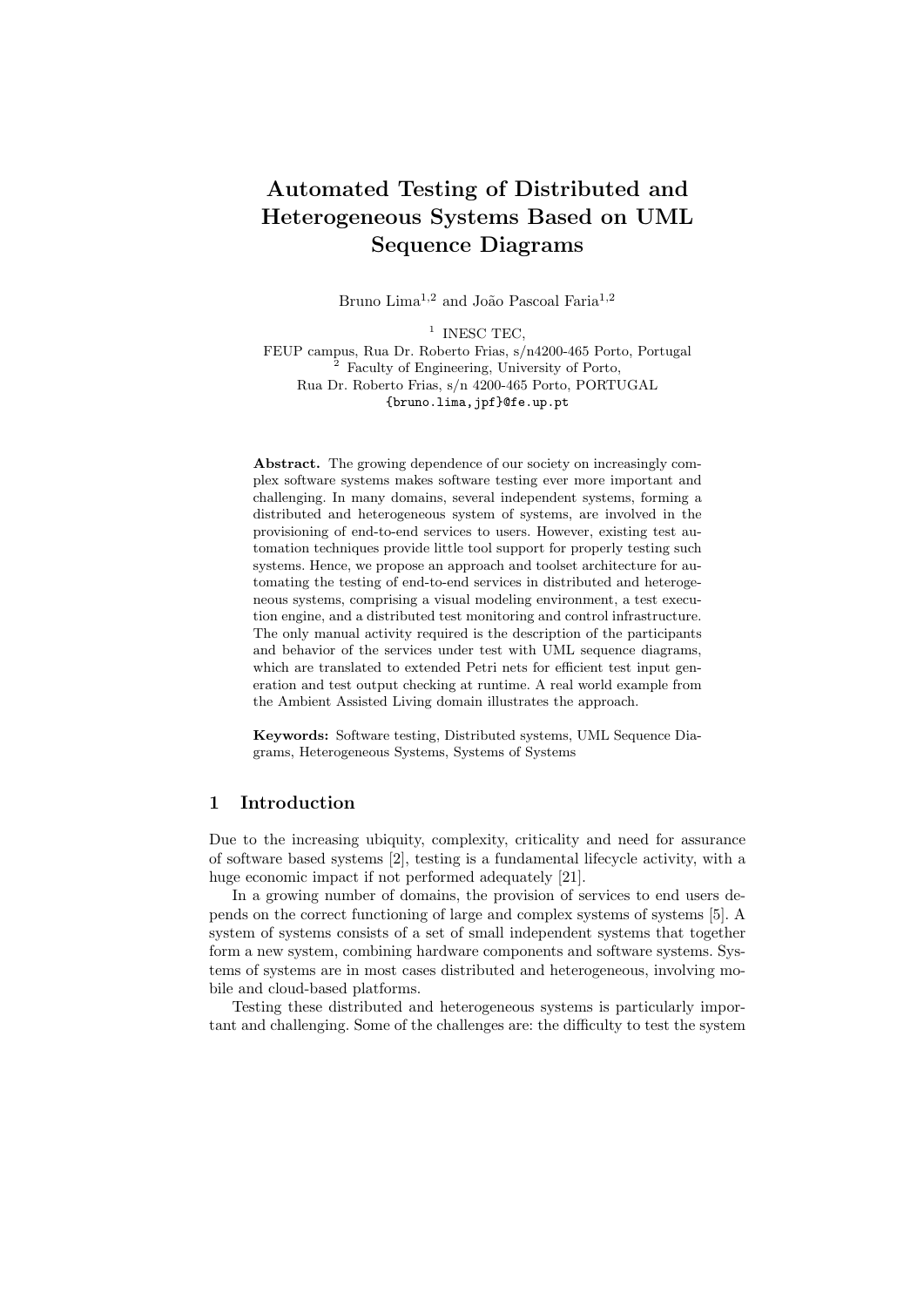as a whole due to the number and diversity of individual components; the difficulty to coordinate and synchronize the test participants and interactions, due to the distributed nature of the system; the difficulty to test the components individually, because of the dependencies on other components.

An example of a distributed and heterogeneous system is the Ambient Assisted Living (AAL) ecosystem that was prototyped in the context of the nationwide AAL4ALL project [1]. The AAL4ALL ecosystem comprises a set of interoperable AAL products and services (sensors, actuators, mobile and web-based applications and services, middleware components, etc.), produced by different manufacturers using different technologies and communication protocols (web services, message queues, etc.). To assure interoperability and the integrity of the ecosystem, it was developed and piloted a testing and certification methodology [6], to be applied on candidate components of the ecosystem. A major problem faced during test implementation and execution was related with test automation, due to the diversity of component types and communication interfaces, the distributed nature of the system, and the lack of support tools. Similar difficulties have been reported in other domains, such as the railway domain [22]. In fact, we found in the literature limited tool support for automating the whole process of specification-based testing of distributed and heterogeneous systems.

Hence, the main objective of this paper is to propose an approach and a toolset architecture to automate the whole process of model-based testing of distributed and heterogeneous systems in a seamless way, with a focus on integration testing, but supporting also unit (component) and system testing. As compared to existing approaches, the proposed approach and architecture provide significant benefits regarding efficiency and effectiveness: the only manual activity required from the tester is the creation (with tool support) of partial behavioral models of the system under test (SUT), using feature-rich industry standard notations (UML 2 sequence diagrams), together with model-toimplementation mapping information, being all the needed runtime test components provided by the toolset for different platforms and technologies; the ability to test not only the interactions of the SUT with the environment, but also the interactions among components of the SUT, following an adaptive test generation and execution strategy, to improve fault detection and localization and cope with non-determinism in the specification or the SUT.

The rest of the paper is organized as follows: Section 2 describes the state of the art. Section 3 presents an overview of the proposed approach and test process. Section 4 introduces the toolset architecture. Section 5 summarizes the novelties and benefits of the proposed approach. Section 6 concludes the paper and points out future work. A running example from the AAL domain is used to illustrate the approach presented.

# 2 State of the art

The highest level of test automation is achieved by automating both test generation and test execution, but the approaches for automating test generation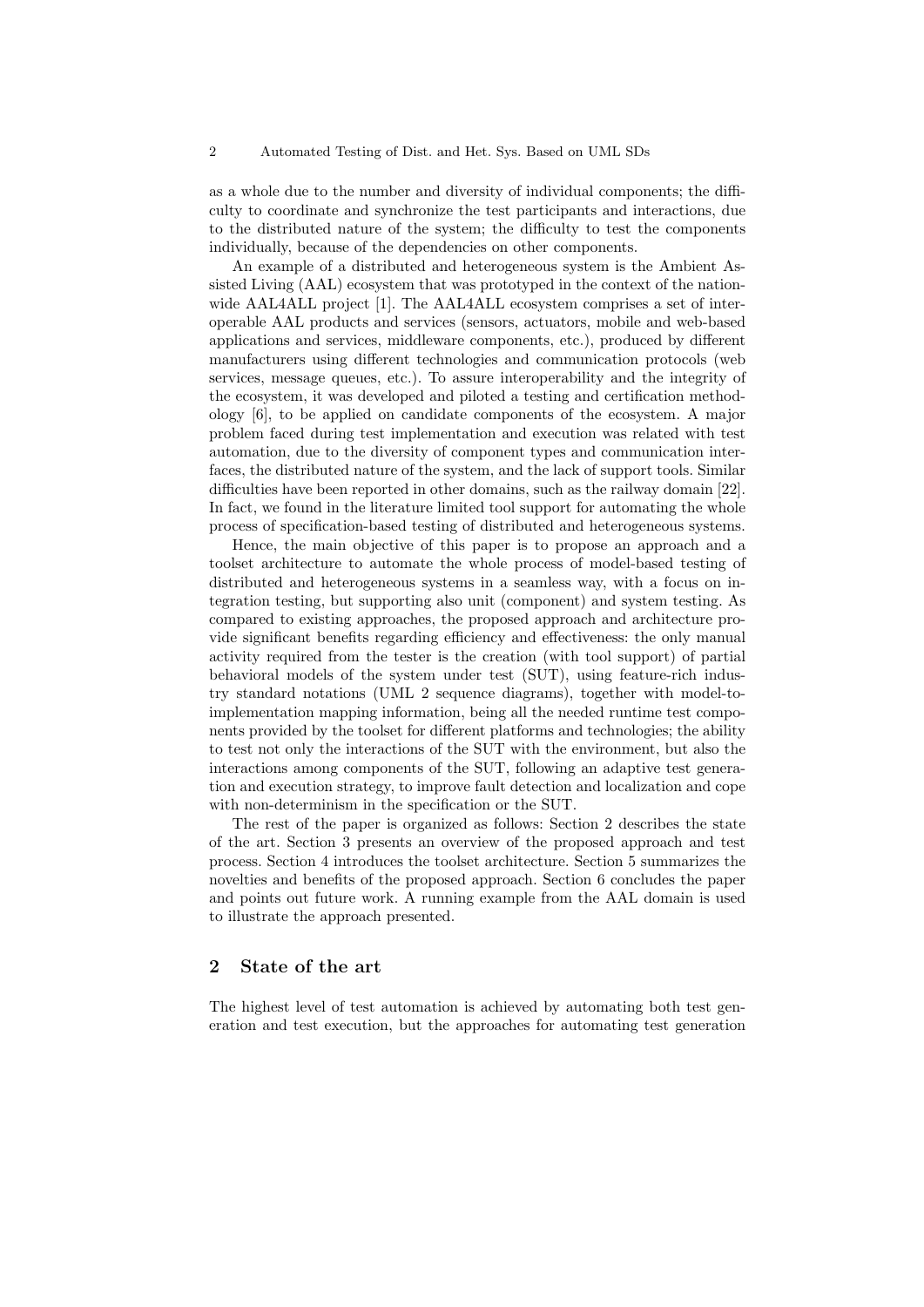and automating test execution are in most cases orthogonal. Hence, we analyze in separate subsections approaches for automatic test generation (from models or specifications) and automatic test execution that have the potential to be applied for distributed and heterogeneous systems.

#### 2.1 Model-based test generation

Model-based testing (MBT) techniques and tools have attracted increasing interest from academia and industry [24], because of their potential to increase the effectiveness and efficiency of the test process, by means of the automatic generation of test cases (test sequences, input test data, and expected outputs) from behavioral models of the system under test (SUT).

However, MBT approaches found in the literature suffer from several limitations [4]. The most common limitation is the lack of integrated support for the whole test process. This is a big obstacle for the adoption of these approaches by industry, because of the effort required to create or adapt tools to implement some parts of the test process.

Another common problem with existing MBT approaches is the difficulty to avoid the explosion of the number of test cases generated. In recent MBT approaches [18, 8], researchers try to overcome the test case explosion problem by the usage of behavioral models focusing on specific scenarios, i.e., by following a scenario-based testing testing approach instead of a state-based testing approach. Being a feature-rich industry standard, UML 2 sequence diagrams (SDs) are particularly well suited for supporting scenario-based MBT approaches. With the features introduced in UML 2, parameterized SDs can be used to model both simple and complex behavioral scenarios, with control flow variants, temporal constraints, and conformance control operators. UML SDs are also well suited for modeling the interactions that occur between the components and actors of a distributed system.

In the literature it can be found some test automation approaches based on UML SDs, but those approaches has some limitations for the testing of distributed and heterogeneous systems, namely regarding the support for features specific to those systems, such as parallelism, concurrency and time constraints.

Of particular relevance in the context of this paper is the UML Checker toolset developed in recent work of the authors [7, 8], with several advantages over other approaches, namely regarding the level of support of UML 2 features. The toolset supports the conformance testing of standalone object-oriented applications against test scenarios specified by means of so called test-ready SDs. Test-ready SDs are first translated to extended Petri Nets for efficient incremental conformance checking, with a limited support for parallelism and concurrency. Besides external interactions with users and client applications, internal interactions between objects in the system are also monitored using Aspect-Oriented Programming (AOP) techniques [16], and checked against the ones specified in the model. The testing of distributed systems is not supported, but some of the techniques developed have the potential to be reused for the modeling and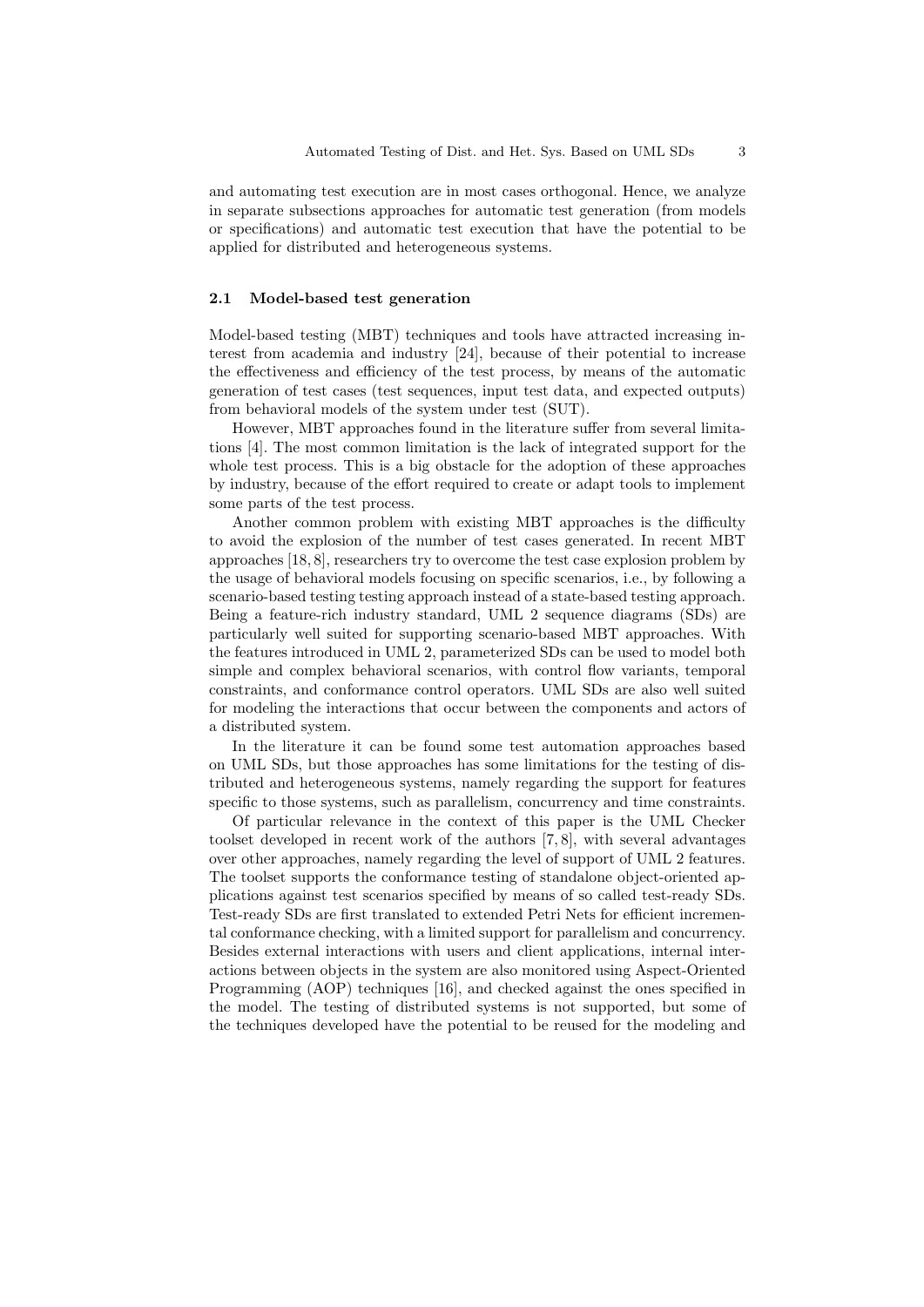testing of interactions between components in a distributed system, instead of interactions between objects in a standalone application.

Other examples of test automation approaches based on UML SDs are the SCENTOR tool, targeting e-business EJB applications [27], the MDA-based approach of [14], and the IBM Rational Rhapsody TestConductor AddOn [13], targeting real-time embedded applications. A comparison of the strengths and weaknesses of these approaches can be found in [8]. The main limitations of these approaches are the limited support for the new features of UML 2 SDs and the limited support for testing internal interactions (besides the interactions with the environment).

#### 2.2 Test execution frameworks

Regarding test concretization and execution for distributed systems, we found in the literature several frameworks that can be adapted and integrated for building a comprehensive test automation solution.

The Software Testing Automation Framework (STAF) [20] is an open source, multi-platform, multi-language framework designed around the idea of reusable components, called services (such as process invocation, resource management, logging, and monitoring). STAF removes the tedium of building an automation infrastructure, thus enabling the tester to focus on building an automation solution. The STAF framework provides the foundation upon which to build higher level solutions, and provides a pluggable approach supported across a large variety of platforms and languages.

Torens and Ebrecht [22] proposed the RemoteTest framework as a solution for the testing of distributed systems and their interfaces. In this framework, the individual system components are integrated into a virtual environment that emulates the adjacent modules of the system. The interface details are thereby abstracted by the framework and there is no special interface knowledge necessary by the tester. In addition to the decoupling of components and interface abstraction, the RemoteTest framework facilitates the testing of distributed systems with flexible mechanisms to write test scripts and an architecture that can be easily adapted to different systems.

Zhang et al. [28] developed a runtime monitoring tool called FiLM that can monitor the execution of distributed applications against LTL specifications on finite traces. Implemented within the online predicate checking infrastructure D3S [17], FiLM models the execution of distributed applications as a trace of consistent global snapshots with global timestamps, and it employs finite automata constructed from Labelled transition systems (LTL) specifications to evaluate the trace of distributed systems.

Camini et al. [3] proposed DiCE, an approach that continuously and automatically explores the system behavior, to check whether the system deviates from its desired behavior. At a highlevel DiCE (i) creates a snapshot consisting of lightweight node checkpoints, (ii) orchestrates the exploration of relevant system behaviors across the snapshot by subjecting system nodes to many possible inputs that exercise node actions, and (iii) checks for violations of properties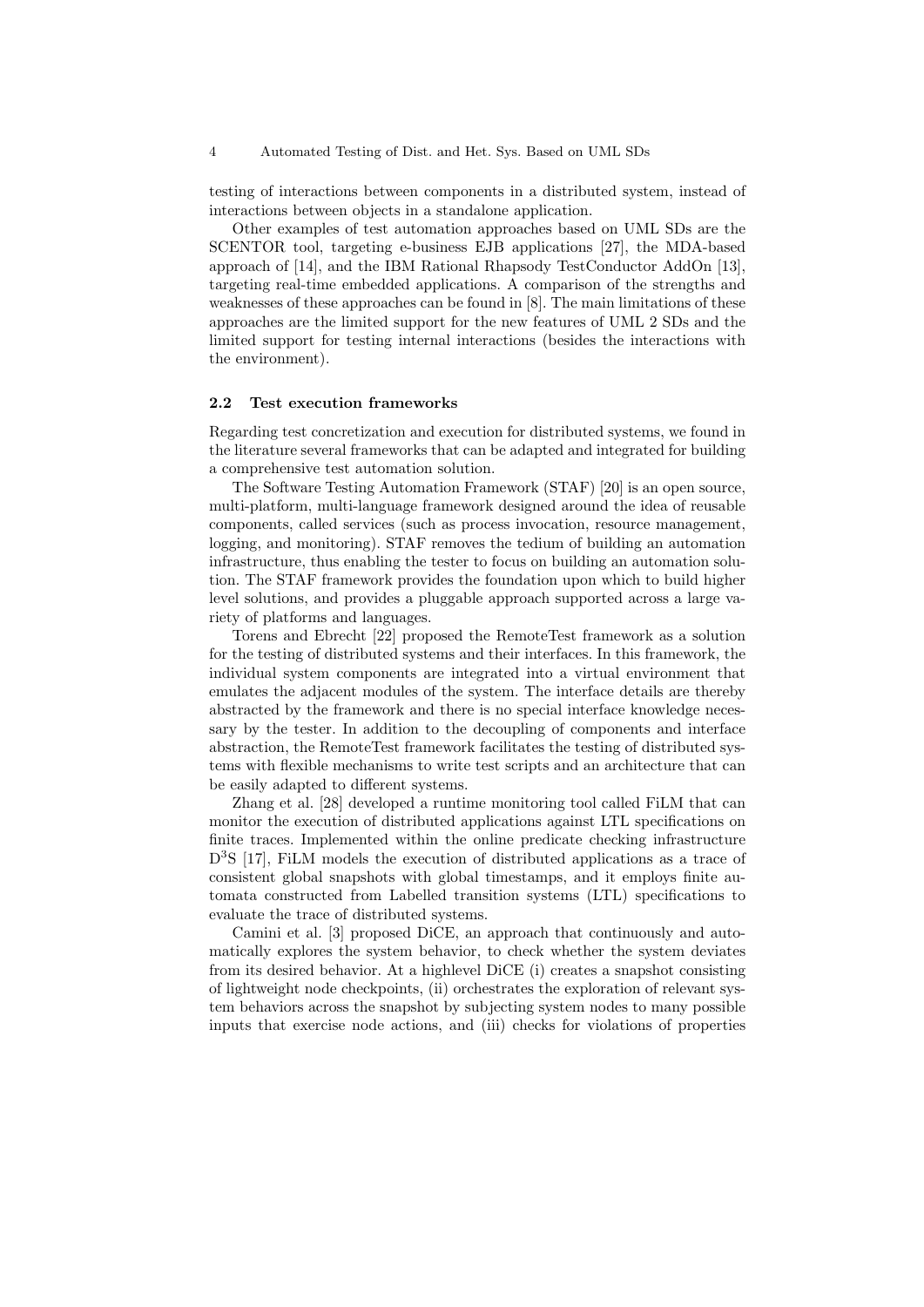that capture the desired system behavior. DiCE starts exploring from current system state, and operates alongside the deployed system but in isolation from it. In this way, testing can account for the current code, state and configuration of the system. DiCE reuses existing protocol messages to the extent possible for interoperability and ease of deployment.

One difficulty in testing distributed systems is that their distributed nature imposes theoretical limitations on the conformance faults that can be detected by the test components, depending on the test architecture used [12, 11]. Hierons [11] devised a hybrid framework for solving the problem that exist in many systems that interact with their environment at distributed interfaces without the possibility in some cases to place synchronised local testers at the ports of the SUT. Before this framework existed only two main approaches to test this type of systems: having independent local testers [23] or a single centralised tester that interacts asynchronously with the SUT. The author proved that the hybrid framework is more powerful than the distributed and centralised approaches.

#### 2.3 Synthesis

Although we didn't find in the literature an integrated approach for fully automating the testing of distributed and heterogeneous systems, the concepts used by each can be harnessed in the development of an architecture that can be fully supported by tools, so that all the testing process can be automated.

# 3 Approach and Process

Our main objective is the development of an approach and a toolset to automate the whole process of model-based testing of distributed and heterogeneous systems in a seamless way, with a focus on integration testing, but supporting also unit (component) and system testing. The only manual activity (to be performed with tool support) should be the creation of the input model of the SUT.

To that end, our approach is based on the following main ideas:

- the adoption of different 'frontend' and 'backend' modeling notations, with an automatic translation of the input behavioral models created by the user in an accessible 'frontend' notation (using industry standards such as UML [19]), to a formal 'backend' notation amenable for incremental execution at runtime (such as extended Petri Nets as in our previous work for objectoriented systems [8]);
- the adoption of an online and adaptive test strategy, where the next test input depends on the sequence of events that has been observed so far and the resulting execution state of the formal backend model, to allow for nondeterminism in either the specification or the SUT [11]:
- the automatic mapping of test results (coverage and errors) to the 'frontend' modeling layer.

Figure 1 depicts the main activities and artifacts of the proposed test process based on the above ideas. The main activities are described in the next subsections and illustrated with a running example.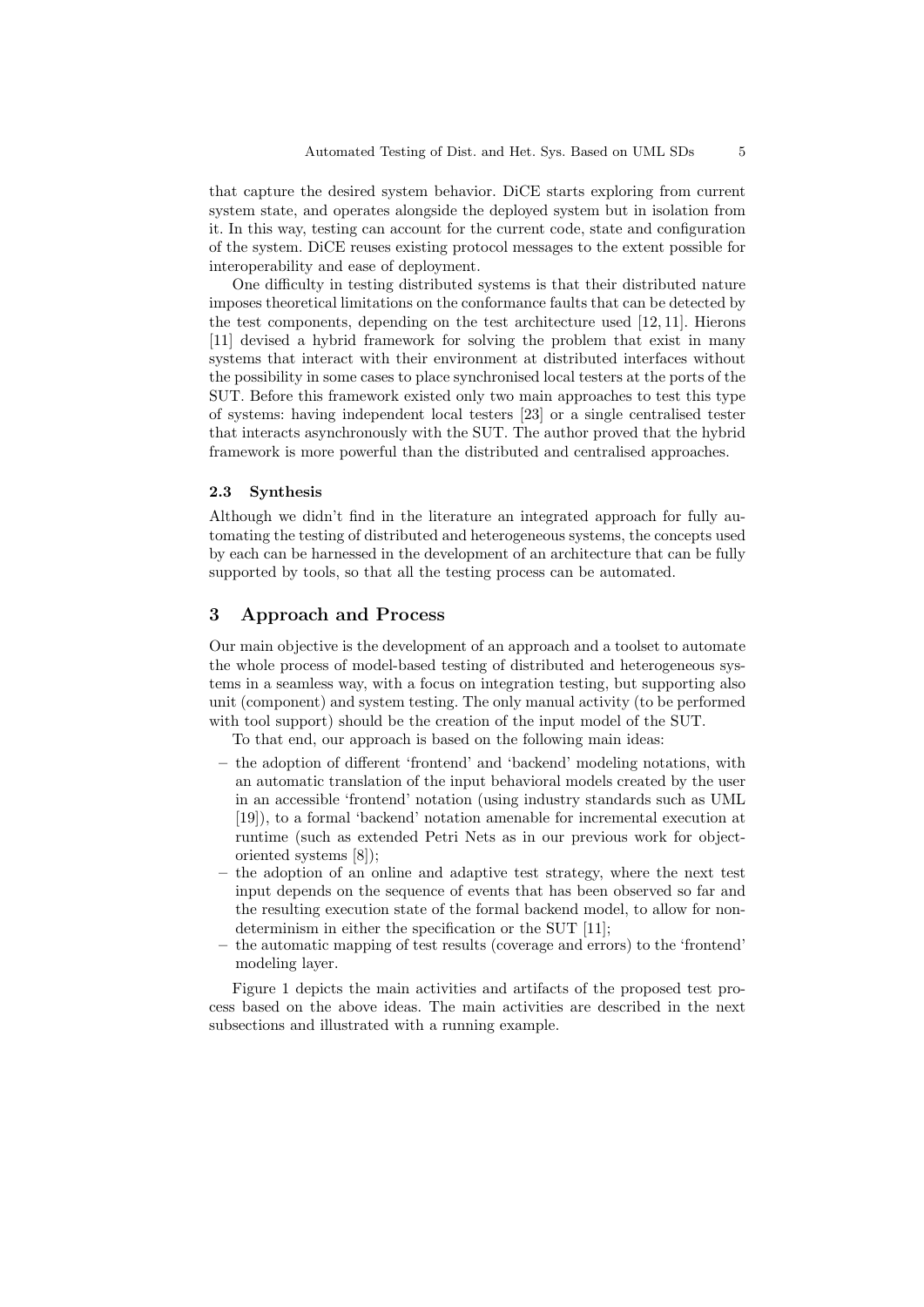

Fig. 1. Dataflow view of the proposed test process.

### 3.1 Visual modeling

The behavioral model is created using an appropriate UML profile [19][10] and an existing modeling tool. We advocate the usage of UML 2 SDs, with a few restrictions and extensions, because they are well suited for describing and visualizing the interactions that occur between the components and actors of a distributed system. UML deployment diagrams can also be used to describe the distributed structure of the SUT. Mapping information between the model and the implementation, needed for test execution (such as the actual location of each component under test), may also be attached to the model with tagged values.

To illustrate the approach, we use a real world example from the AAL4ALL project, related with a fall detection and alert service. As illustrated in Figure 2, this service involves the interaction between different heterogeneous components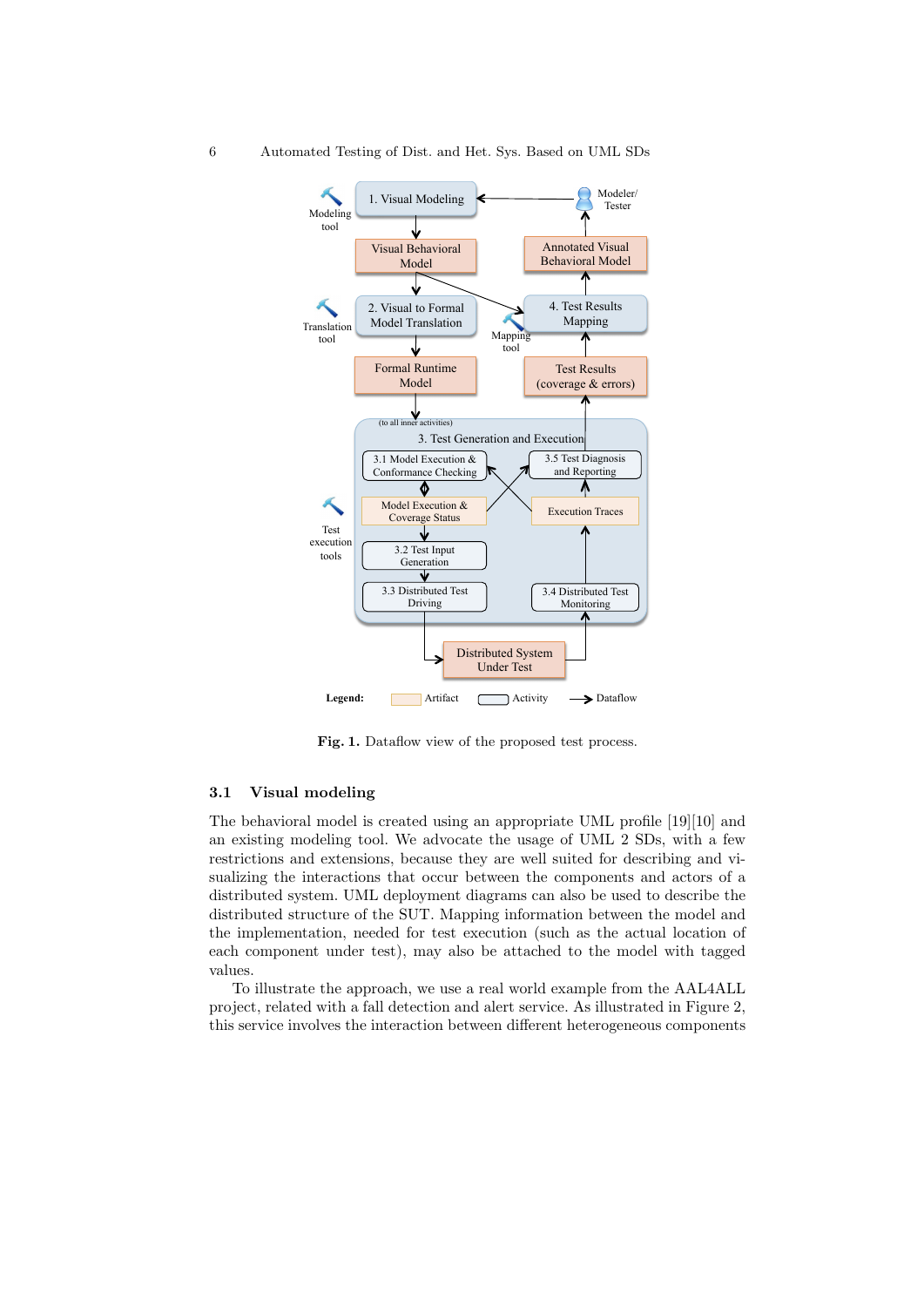

running in different hardware nodes in different physical locations, as well as three users.

Fig. 2. UML deployment diagram of a fall detection scenario.

A behavioral model for a typical fall detection scenario is shown in Figure 3. In this scenario, a care receiver has a smartphone that has installed a fall detection application. When this person falls, the application detects the fall using the smartphone's accelerometer and provides the user a message which indicates that it has detected a drop giving the possibility for the user to confirm whether he/she needs help. If the user responds that he/she does not need help (the fall was slight, or it was just the smartphone that fell to the ground), the application does not perform any action; however, if the user confirms that needs help or does not respond within 5 seconds (useful if the person became unconscious due to the fall), the application raises two actions in parallel. On the one hand, it makes a call to a previously clearcut number to contact a health care provider (in this case can be a formal or informal caregiver); on the other hand,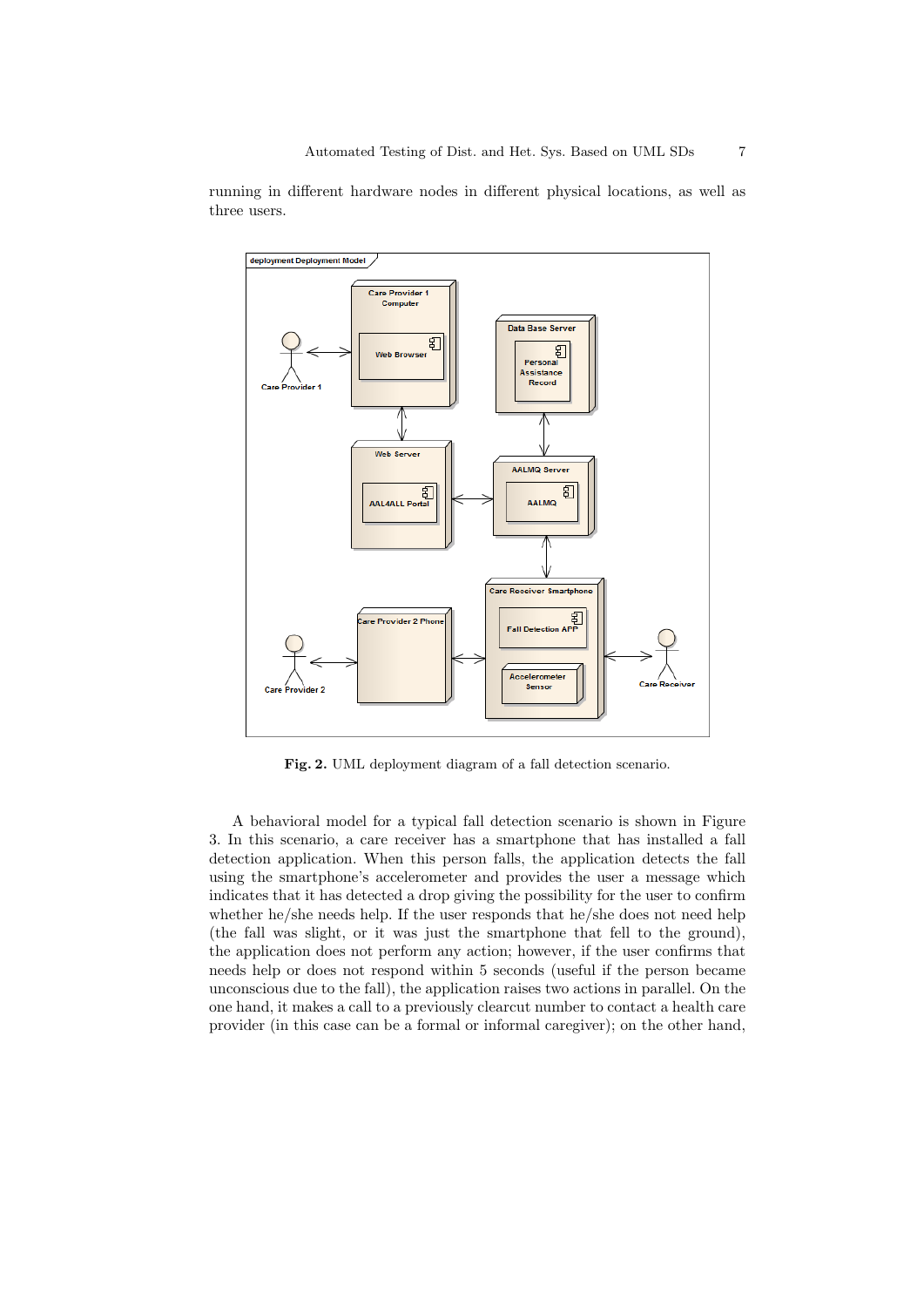![](_page_7_Figure_0.jpeg)

8 Automated Testing of Dist. and Het. Sys. Based on UML SDs

Fig. 3. UML sequence diagram representing the interactions of the fall detection scenario. The diagram is already painted after a failed test execution in which the fall detection application didn't send an emergency call.

it sends the fall occurrence for a Personal Assistance Record database and sends a message to a portal that is used by a caregiver (e.g. a doctor or nurse) that is responsible for monitoring this care receiver. The last two actions are performed through a central component of the ecosystem called AALMQ (AAL Message Queue), which allows incoming messages to be forwarded to multiple subscribers, according to the publish-subscribe pattern [9]. To facilitate the representation of a request for input from the user with a timeout and a default response, we use the special syntax request(confirm fall, {yes, no}, yes, 5 sec), where the first argument identifies the message, the second argument is the set of valid answers, the third is the default answer in case of timeout, and the last argument is the timeout time.

## 3.2 Visual to formal model translation

For the formal runtime model, we advocate the usage of Event-Driven Colored Petri Nets – a sort of extended Petri Nets proposed in our previous work for testing object-oriented systems [8], with the addition of time constraints as found in Timed Petri Nets. We call the resulting Petri Nets Timed Event-Driven Colored Petri Nets, or TEDCPN for short. Petri Nets are well suited for describing in a rigorous and machine processable way the behavior of distributed and concurrent systems, usually requiring fewer places than the number of states of equivalent finite state machines. Translation rules from UML 2 SDs to Event-Driven Colored Petri Nets have been defined in [8]. Rules for translating time and duration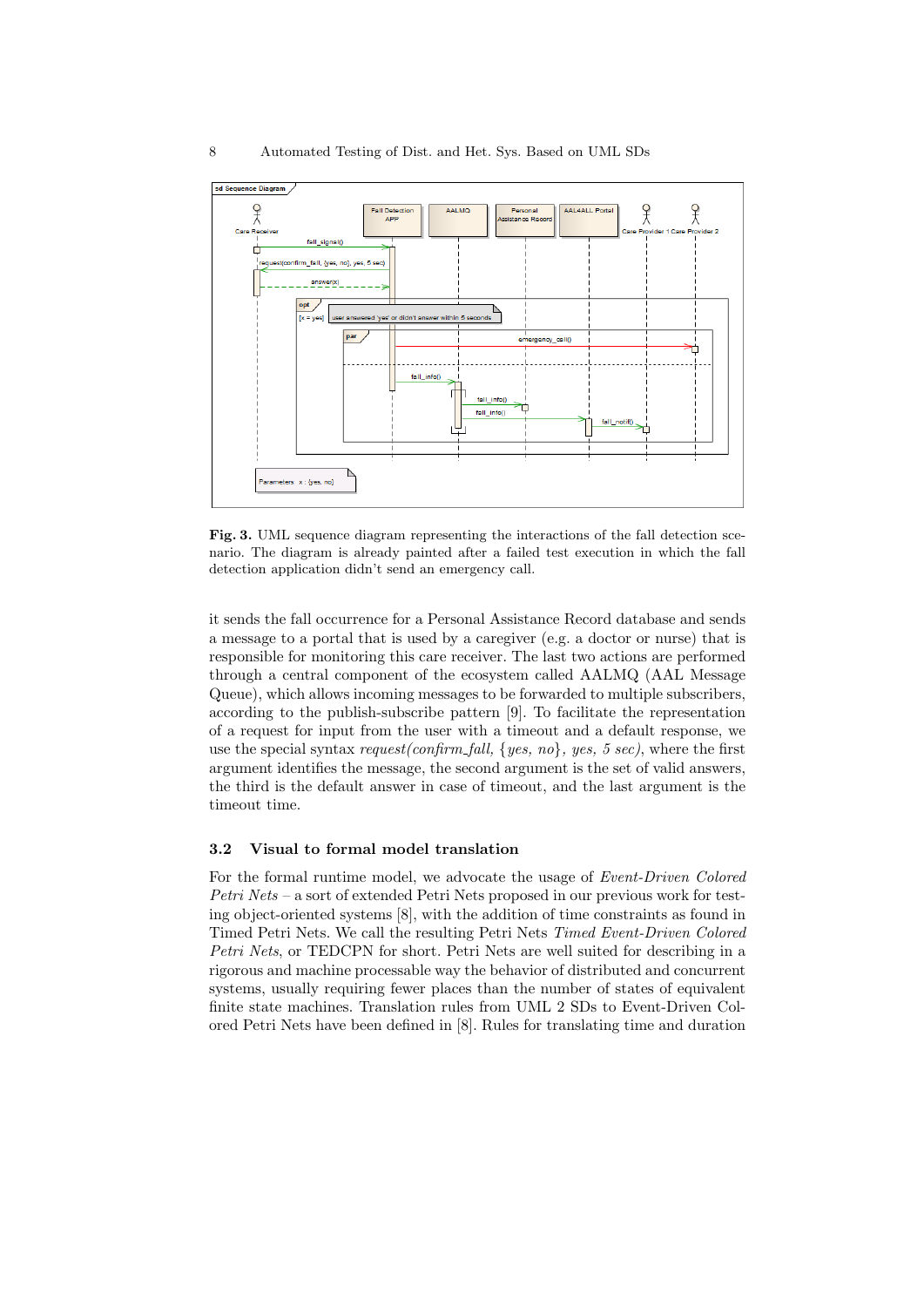![](_page_8_Figure_1.jpeg)

Fig. 4. TEDCPN derived from the SD of Figure 3. The net is marked in a final state of a failed test execution in which the fall detection application didn't send an emergency call.

constraints in SDs to time constraints in the resulting Petri Net can also be defined.

Figure 4 shows the TEDCPN derived from the SD of Figure 3, according to the rules described in [8] and additional rules for translating time constraints.

The generated TEDCPN is partitioned into a set of fragments corresponding to the participants in the source SD. Each fragment describes the behavior local to each participant and the communication with other participants via boundary places.

Transitions may be optionally labeled with an event, a guard (with braces) and a time interval (with square brackets). Events correspond to the sending or receiving of messages in the source SD. Guards correspond to the conditions of conditional interaction fragments in the source SD. Time intervals correspond to duration and time constraints in the source SD. A transition can only fire when there is at least one token in each input place, the event (if defined) has occurred, the guard (if defined) holds, and the time elapsed since the transition became enabled (i.e., since there is a token in each input place) lies within the time interval (if defined).

Incoming and outgoing arcs of a transition may be labeled with a pattern matching expression describing the value (token) to be taken from the source place or put in the target place, respectively, being 1 the default. For example, in Figure 4 the transition labeled "?answer $(x)$ " has an input arc labeled "x", where "x" represents a local variable of the transition. The transition can only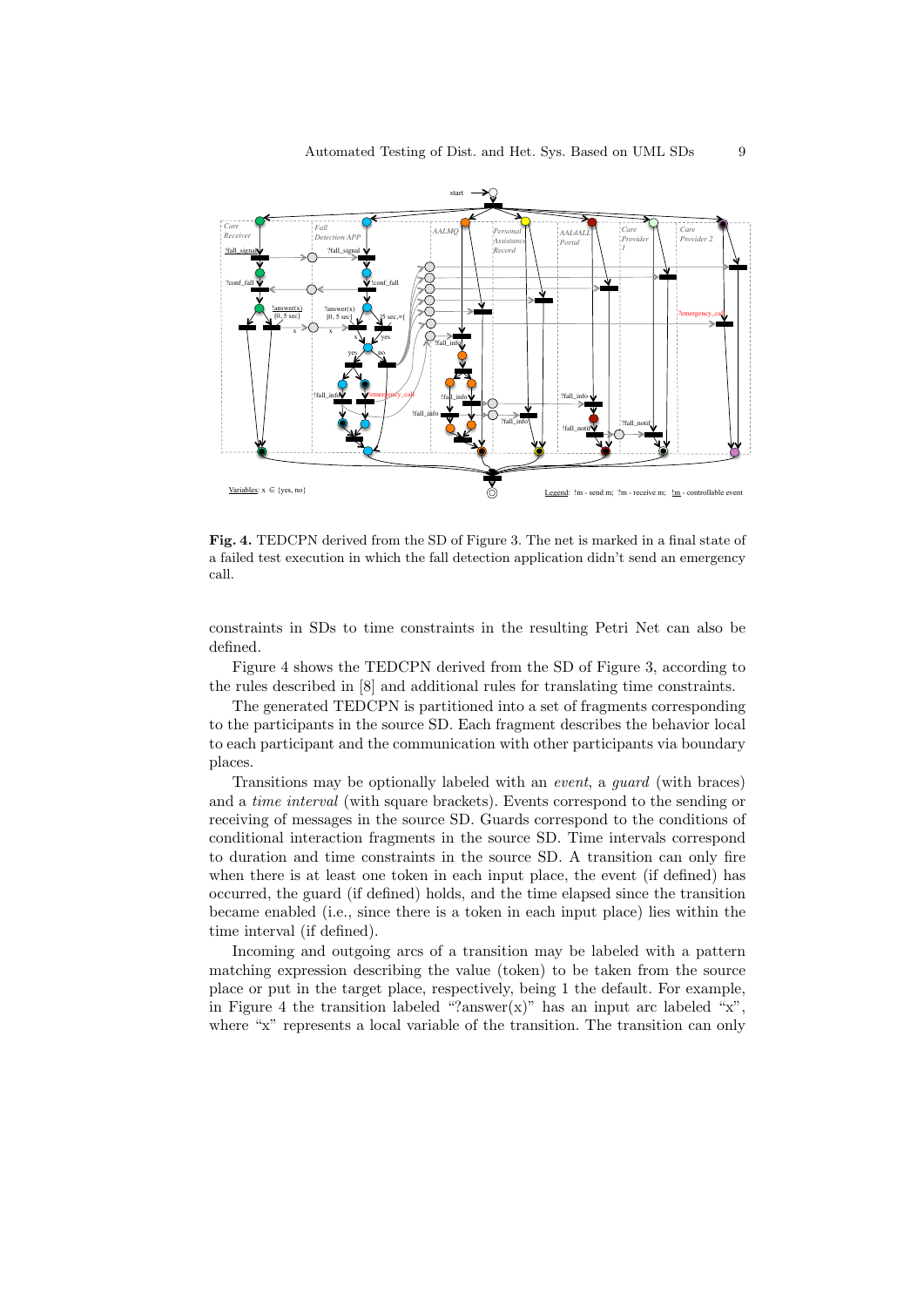fire if the value of the token in the source place is the same as the value of the argument of the event. Then, the value of "x" is placed in the target place.

For testing purposes, the events in the runtime model are marked as observable (default) or controllable. Controllable events (underlined) are to be injected by the test harness (playing the role of a test driver, simulating an actor) when the corresponding transition becomes enabled. Controllable events correspond to the sending of messages from actors in the source SD. All other events are observable, i.e., they are to be monitored by the test harness. For example, when the TEDCPN of the example starts execution (i.e., a token is put in the start place), the initial unlabeled transition is executed and a token is placed in the initial place of each fragment. At that point, the only transition enabled is the one labeled with the "!fall signal" controllable event, so the test harness will inject that event (simulating the user) and test execution proceeds.

This mechanism provides a unified framework with monitoring, testing and simulation capabilities. In one extreme case, all events in the model may be marked as observable, in which case the test system acts as a runtime monitoring and verification system. In the other extreme case, all events in the model may be marked as controllable, in which case the test system acts as a simulation system. This also allows the usage of the same model with different markings of observable and controllable events for integration and unit testing.

#### 3.3 Test generation and execution

Test generation Using the UML 2 interaction operators, a single SD, and hence the TEDCPN derived from it, may describe multiple control flow variants, that require multiple test cases for being properly exercised.

In the running example, from the reading of the set of interactions represented in Figure 3, one easily realizes that there are three test paths to be exercised (with at least one test case for each test path). The first test path (TP1) is the case where the care receiver responds negatively to the application and the application doesn't trigger any action. The second test path (TP2) is the situation where the user confirms to the application that he/she needs help and after that the application triggers the actions. The last test path (TP3) corresponds to the situation where the user doesn't answer within the defined time limit and the application triggers the remaining actions automatically. If one wants also to exercise the boundary values of allowed response time (close to 0 and close to 5 seconds), then two test cases can be considered for each of the test paths TP1 and TP2, resulting in a total of 5 test cases.

Equivalently, in order to exercise all nodes, edges and boundary values in the TEDCPN, several test cases are needed. In the example, one could exercise the two outgoing paths after the "?conf fall" event, the two possible values of variable "x" in the "!answer(x)" event, and the two boundary values of the "[0, 5 sec]" interval, in a total of 5 test cases.

In general, the required test cases can be generated using an offline strategy (with separate generation and execution phases) or an online test strategy (with intermixed generation and execution phases) [25]. In an offline strategy, the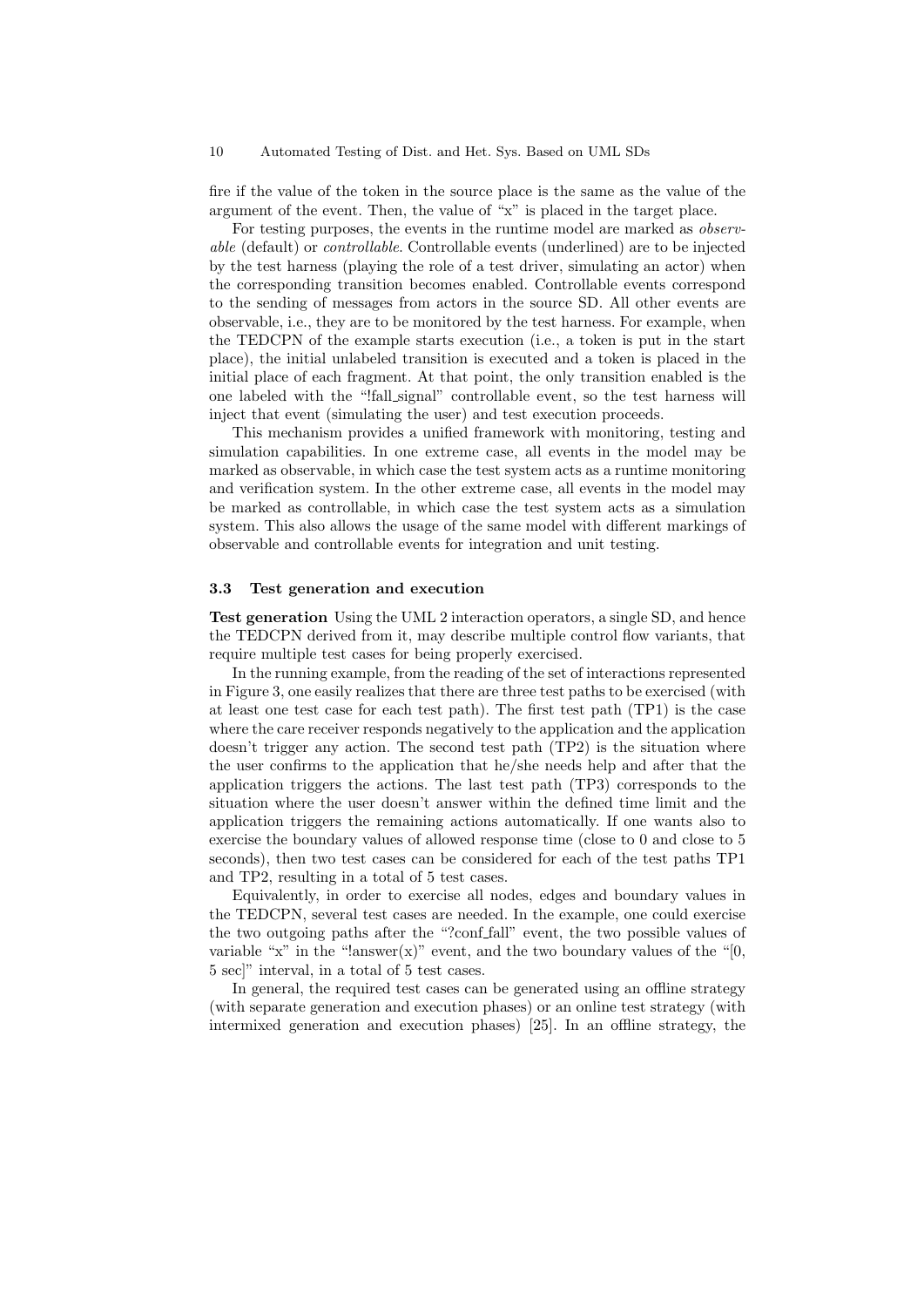test cases are determined by a static analysis of the model, assuming the SUT behaves deterministically. But that is not often the case, so we prefer an online, adaptive, strategy, in which the next test action is decided based on the current execution state. Whenever multiple alternatives can be taken by the test harness in an execution state, the test harness must choose one of the alternatives and keep track of unexplored alternatives (i.e., model coverage information) to be exercised in subsequent test repetitions.

Test execution Test execution involves the simultaneous execution of: (i) the set of components under test (CUTs); (ii) the formal runtime model (TEDCPN), dictating the possible test inputs and the expected outputs from the CUTs in each step of test execution; (iii) a local test component for each CUT, running in the same node of the CUT, able to perform the roles of test driver (i.e., send test inputs to the CUT, simulating an actor) and test monitor (i.e., monitor all the messages sent or received by the CUT).

The collection of monitored events (message sending and receiving events) forms an execution trace. Testing succeeds if the observed execution trace conforms to the formal behavioral model, in the sense that it belongs to the (possibly infinite) set of valid traces defined by the model.

Conformance checking is performed incrementally as follows: (i) initially, the execution of the TEDCPN is started by placing a token in the start place and firing transitions until a quiescent state is reached (a state where no transition can fire); (ii) each time a quiescent state is reached having an enabled transition labeled with a controllable event, the test harness itself generates the event (i.e., the message specified in the event is sent to the target CUT by the appropriate test driver) and the execution status of the TEDCPN is advanced to a new quiescent state; (iii) each time an observable event is monitored (by a test monitor), the execution state of the TEDCPN is advanced until a new quiescent state is reached; (iv) the two previous steps are repeated until the final state of the TEDCPN is reached (i.e., a token is placed in the final place), in which case test execution succeeds, or until a state is reached in which there is no controllable event enabled and no observable event has been monitored for a defined wait time, in which case test execution fails. The latter situation is illustrated in Figure 4. Depending on the conformance semantics chosen, the observation of an unexpected event may also be considered a conformance error.

To minimize communication overheads, the TEDCPN can itself be executed in a distributed fashion, by executing each fragment of the 'global' TEDCPN (describing the behavior local to one participant and the communication with other participants via boundary places) by a local test component. Communication between the distributed test components is only needed when tokens have to be exchanged via boundary places.

When a final (success or failure) state is reached, the Test Diagnosis and Reporting activity is responsible to analyze the execution state of the TEDCPN and the collected execution trace, and produce meaningful error information.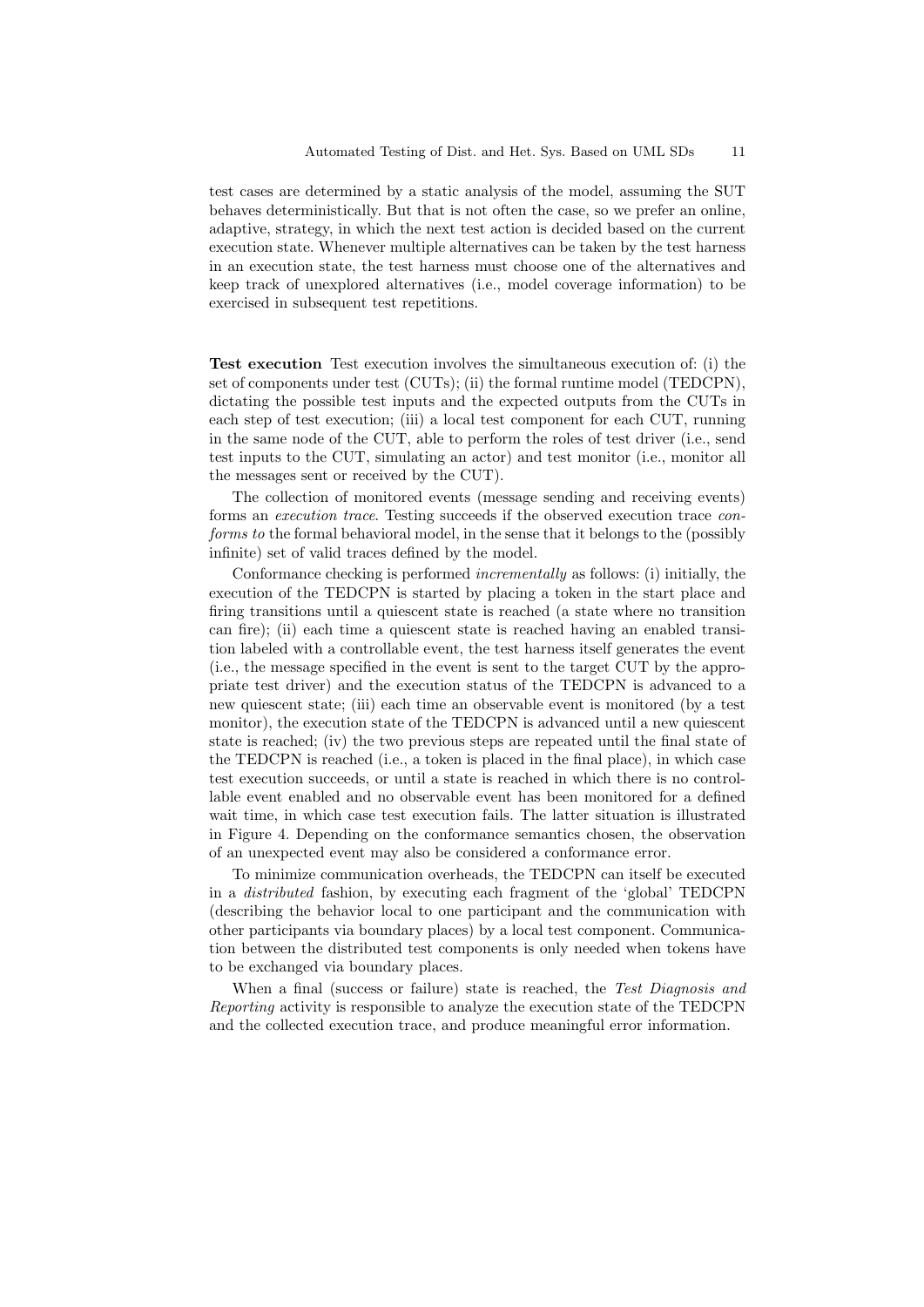Model coverage information is also collected during test execution, to guide the selection of test inputs and the decision about when to stop test execution, as follows: when it is reached a quiescent state of the TEDCPN with multiple controllable events enabled leading to different execution paths, the test harness shall generate an event that leads to a previously unexplored path; when a final state of the TEDCPN is reached, test execution is restarted if there are still unexplored (but reachable) paths.

#### 3.4 Test results mapping

At the end of test execution it is important to reflect the test results back in the visual behavioral model created by the user. As an example, the marking shown in the net of Figure 4 corresponds to the final state of a failed test execution in which the Fall Detection App didn't send an emergency call. By a simple analysis of this final state (and traceability information between the source SD and the TEDCPN), it is possible to point out to the tester which messages in the source SD were covered and what was the cause of test failure (missing "emergency call" message), as shown in Figure 3.

# 4 Toolset Architecture

Figure 5 depicts a layered architecture of a toolset for supporting the test process described in the previous section, promoting reuse and extensibility.

At the bottom layer in Figure 5, the SUT is composed by a set of components under test (CUT), executing potentially in different nodes [19]. The CUT interact with each other (usually asynchronously) and with the environment (users or external systems) through well defined interfaces at defined interaction points or ports [11, 10].

The three layers of the toolset are described in the following sections.

#### 4.1 Visual modeling environment

At the top layer, we have a visual modeling environment, where the tester can create a visual behavioral model of the SUT, invoke test generation and execution, and visualize test results and coverage information back in the model.

This layer also includes a translation tool to automatically translate the visual behavioral models created by the user into the formal notation accepted by the test execution manager in the next layer, and a mapping tool to translate back the test results (coverage and error information) to annotations in the visual model.

The model transformations can be implemented using existing MDA technologies and tools [26].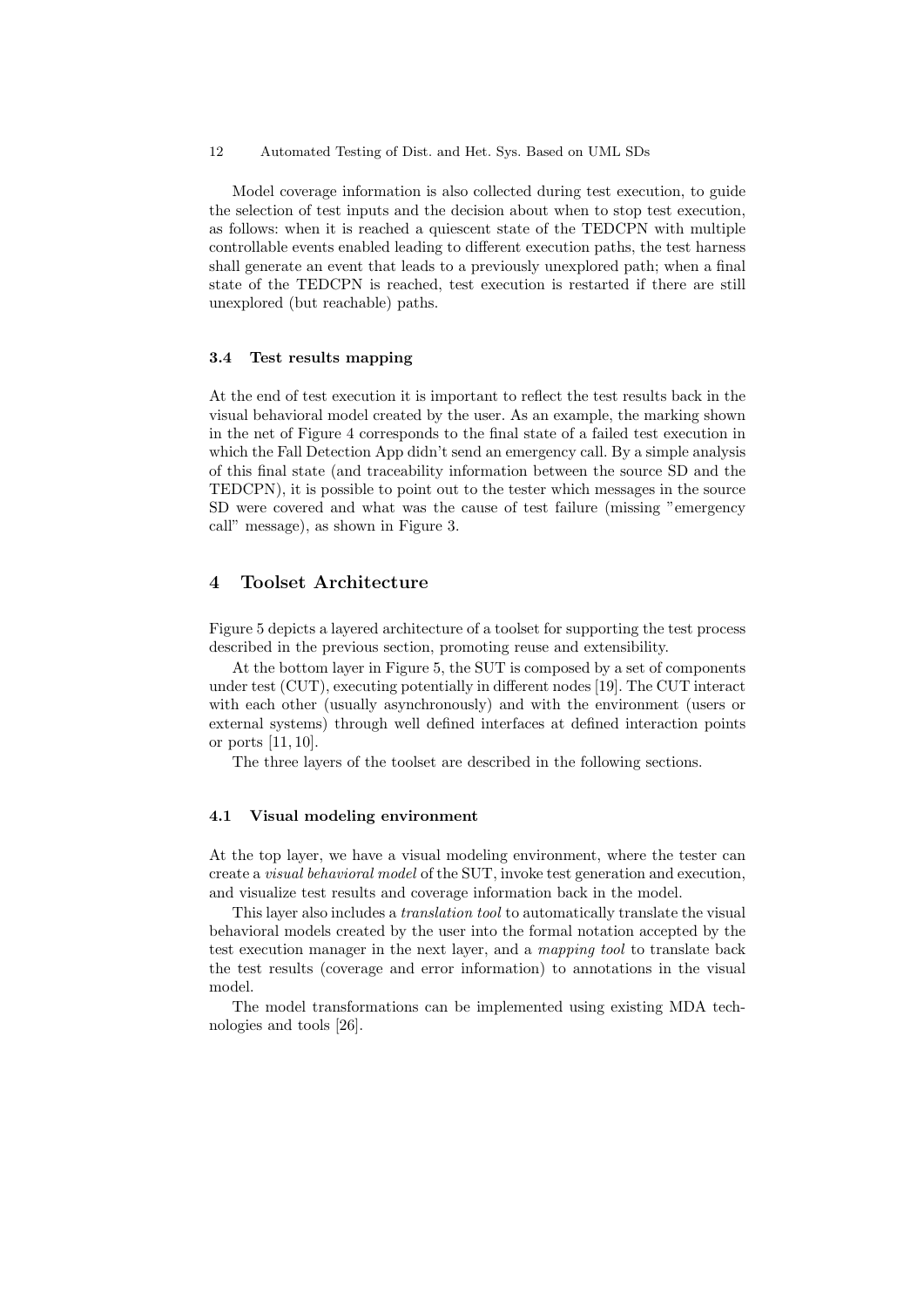![](_page_12_Figure_1.jpeg)

Fig. 5. Toolset architecture.

## 4.2 Test execution engine

At the next layer, the test execution engine is the core engine of the toolset. It comprises a model execution  $\mathcal C$  conformance checking engine, responsible for incrementally checking the conformance of observed execution traces in the SUT against the formal runtime model derived from the previous layer, and a test execution manager, responsible for initiating test execution (using the services of the next layer), forward execution events (received from the next layer) to the model execution & conformance checking engine, decide next actions to be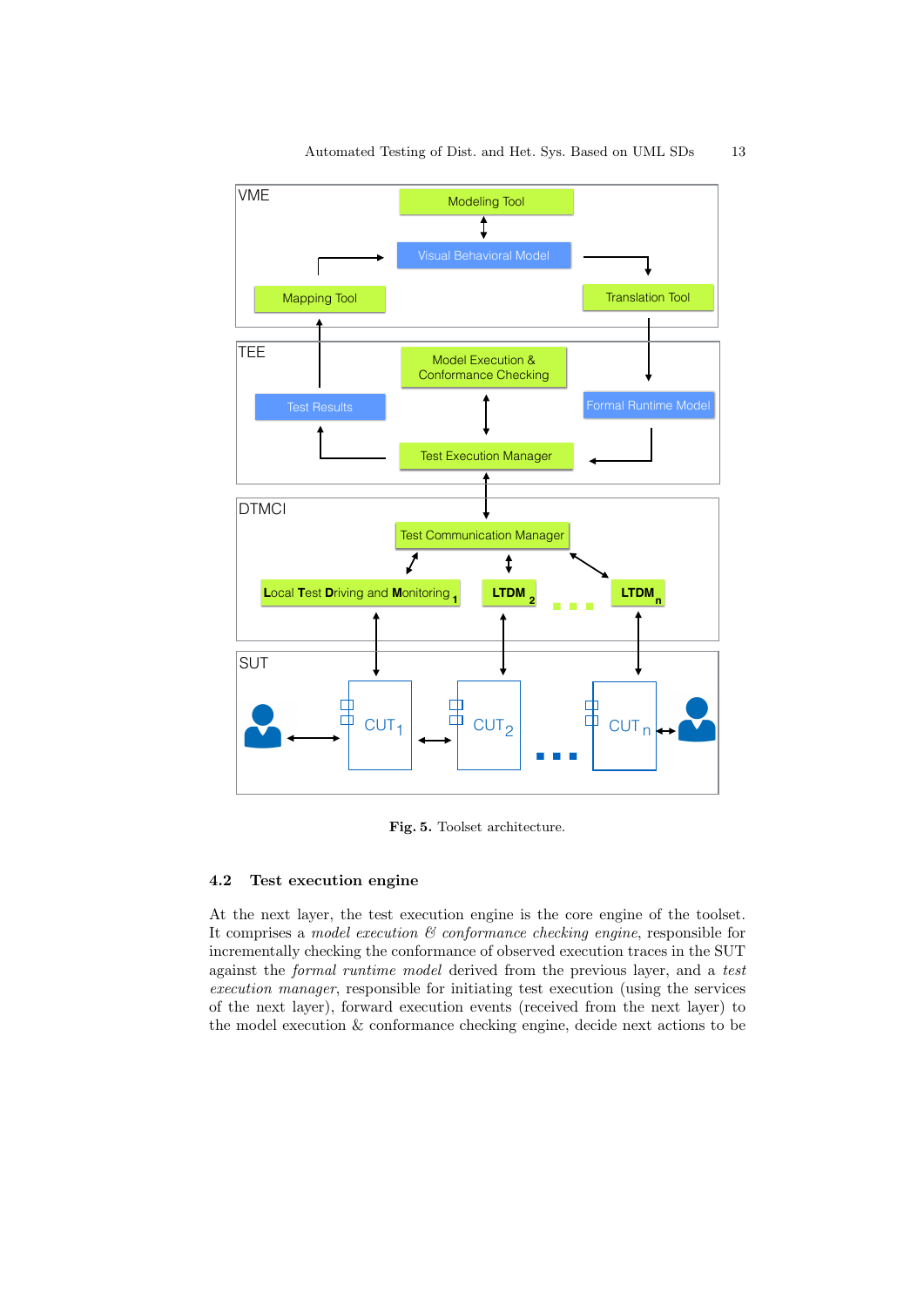performed by the local test driving and monitoring components in the next layer of the system, and produce test results and diagnosis information for the layer above.

The model execution & conformance checking engine can be implemented by adapting existing Petri net engines, such as CPN Tools [15].

#### 4.3 Distributed test monitoring and control infrastructure

We adopt a hybrid test monitoring approach as proposed in [11], combining a centralized 'tester' and a local 'tester' at each port (component interaction point) of the SUT, that was shown to lead to more effective testing than a purely centralized approach (where a centralized tester interacts asynchronously with the ports of the SUT) or a purely distributed approach (where multiple independent distributed testers interact synchronously with the ports of the SUT).

Hence, the Distributed Test Monitoring and Control Infrastructure comprises a set of local test driving and monitoring (LTDM) components, each communicating (possibly synchronously) with a component under test (CUT), performing the roles of test monitor, driver and stub; and a test communication manager (TCM) component, that (asynchronously) dispatches control orders (coming from the previous layer) to the LTDMs and aggregates monitoring information from the LTDMs (to be passed to the previous layer).

During test execution, the TEDCPN may be executed in a centralized or a distributed mode, depending on the processing capabilities that can be put in the LTDM components. In centralized mode, the LTDM components just monitor all observable events of interest and send them to the central TEM; they also inject controllable events when requested from the central TEM. In distributed mode, a copy of each fragment (up to boundary places) is sent to the respective LTDM component for local execution. When there is the need to send a token to a boundary place, the LTDM sends the token to the central TEM, which subsequently dispatches it to the consumer LTDM. Because of possible delays in the communication of tokens through boundary places, the LTDM components must be prepared to tentatively accept observable events before receiving enabling tokens in boundary places.

This infrastructure may be implemented by adapting and extending existing test frameworks for distributed systems, such as the ones described in Section 2.2.

Different LTDM components have to be implemented for different platforms and technologies under test, such as WCF (Windows Communication Foundation), Java EE (Java Platform, Enterprise Edition), Android, etc. However, a LTDM component implemented for a given technology may be reused without change to monitor and control any CUT that uses that technology. For example, in our previous work for automating the scenario-based testing of standalone applications written in Java, we developed a runtime test library able to trace and manipulate the execution of any Java application, using AOP (aspect-oriented programming) instrumentation techniques with load-time weaving. In the case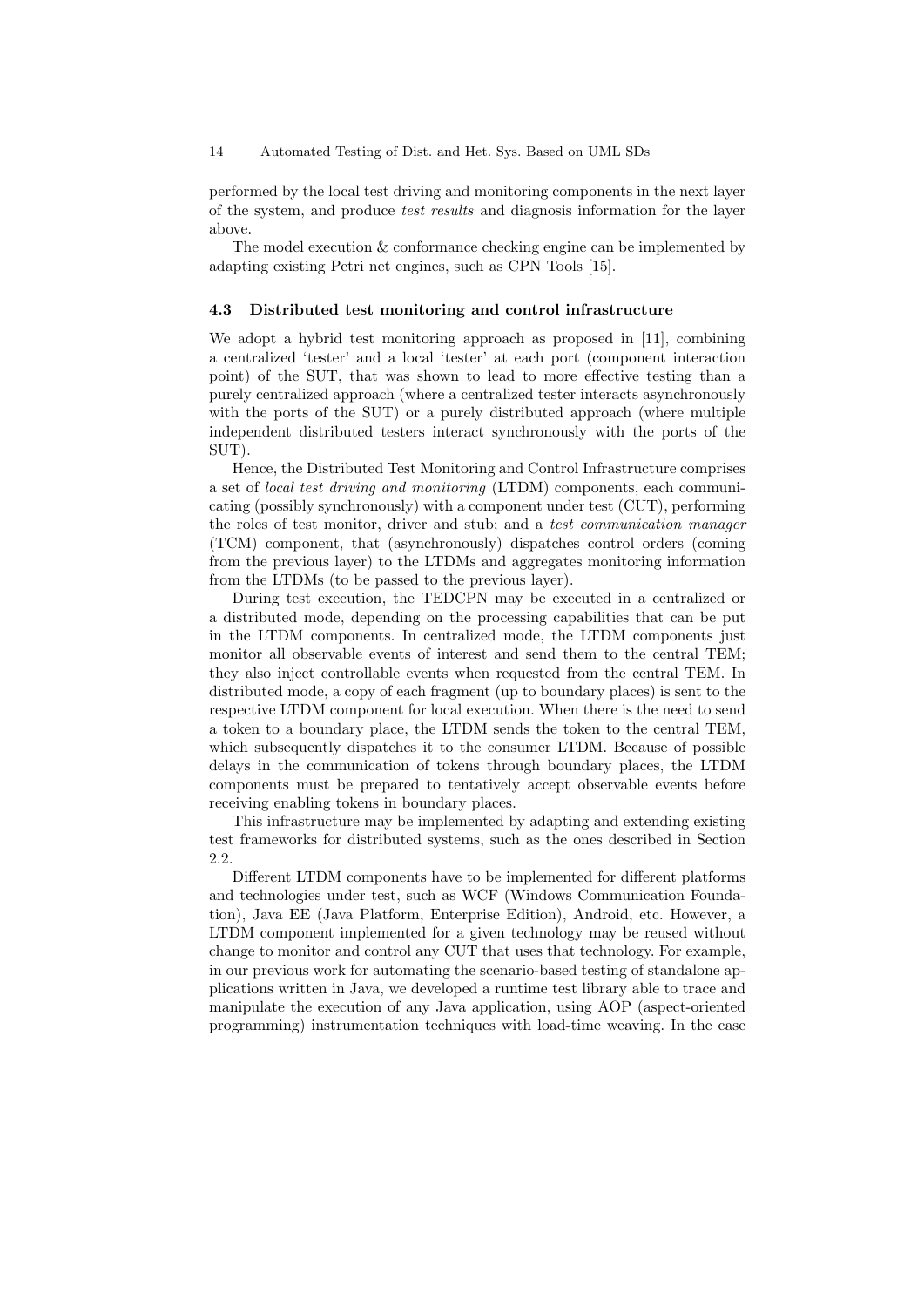of a distributed Java application, we would need to deploy a copy of that library (or, more precisely, a modified library, to handle communication) together with each Java component under test. In the case of a distributed system implemented using other technologies (with different technologies for different components in case of heterogeneous systems), similar test monitoring components suitable for the technologies involved will have to be deployed.

# 5 Synthesis of Novelties and Benefits

As compared to existing approaches (see Section 2), the approach proposed in this paper provides the following novelties and benefits.

Our approach provides a higher level of automation of the testing process because all phases of the test process are supported in an integrated fashion. The only manual activity needed is the development in a user friendly notation of the model required as input for automatic test case generation and execution; there is no need to develop test components specific for each SUT.

This approach also provides a higher fault detection capability. The use of a hybrid test architecture allows the detection of a higher number of errors as compared to purely distributed or centralized architectures. Interactions between components in the SUT are also monitored and checked against the specification, besides the interactions of the SUT with the environment. To facilitate fault diagnosis, it is used an incremental conformance checking algorithm allowing to capture the execution state of the SUT as soon as a failure occurs. Because of the support for temporal constraints, timing faults can also be detected. Our approach has the ability to test non-deterministic SUT behaviors, using an online, adaptive, test generation strategy.

The proposed approach provides easier support for multiple test levels because the same input model can be used to perform tests at different levels (unit, integration, and system testing), simply by changing the selection of observable and controllable events in the input model. A scenario-oriented approach simplifies the level of detail required in the input models.

With this approach the test execution process is more efficient. With a distributed conformance checking algorithm, communication overheads during test execution are minimized and the usage of a state-oriented runtime model allows a more efficient model execution and conformance checking.

## 6 Conclusions

In this paper, it was presented a novel approach and process for automated scenario-based testing of distributed and heterogeneous systems. It was also presented the architecture of a toolset able to support and automate the proposed test process. Based in a multilayer architecture and using a hybrid test monitoring approach combining a centralized 'tester' and a local 'tester' this toolset promotes reuse and extensibility. In the approach proposed, the tester interacts with a visual modeling front-end to describe key behavioral scenarios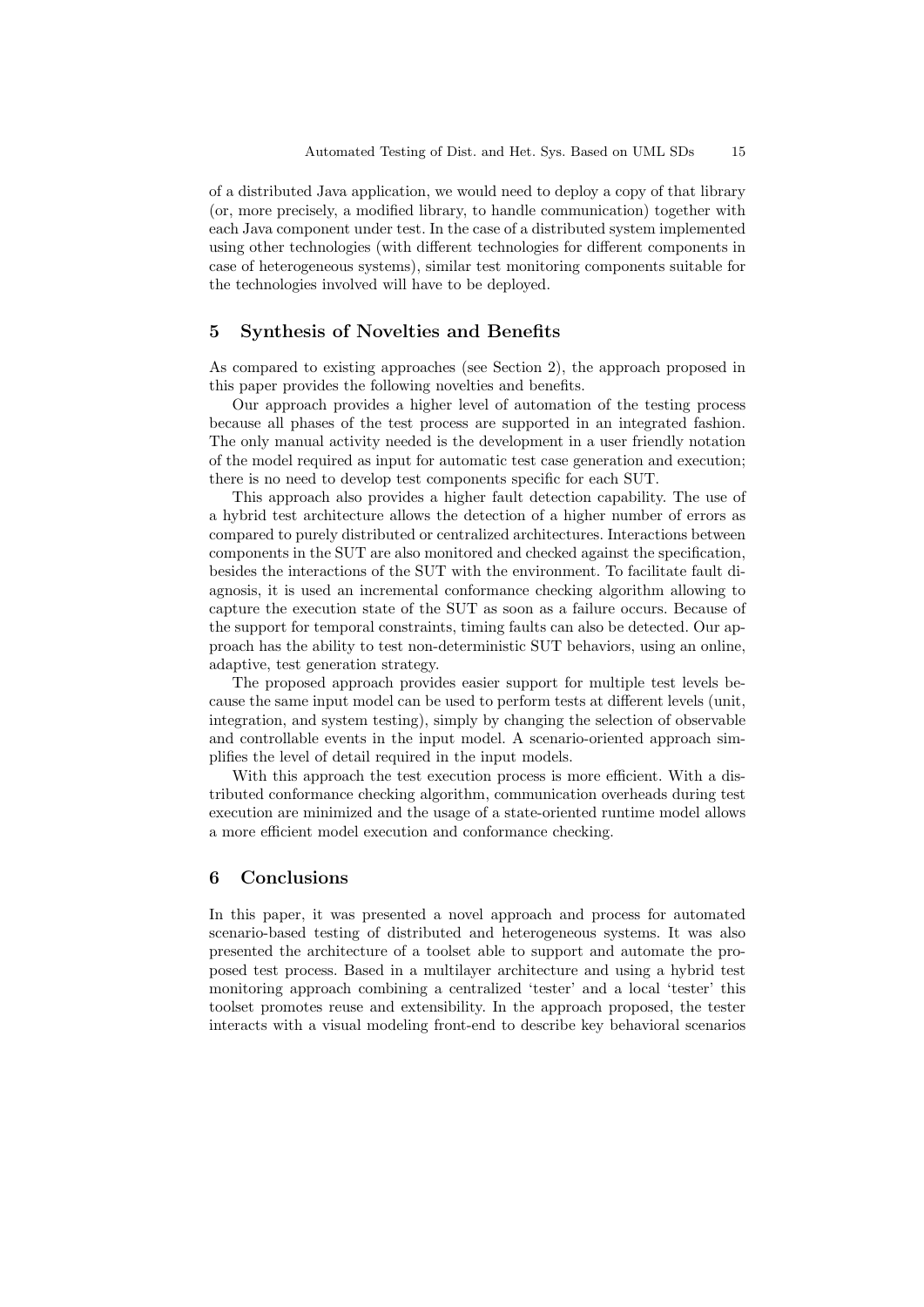of the SUT using UML sequence diagrams, invoke test generation and execution, and visualize test results and coverage information back in the model using a color scheme (see Figure 3). Internally, the visual modeling notation is converted to a formal notation amenable for runtime interpretation (see Figure 4) in the back-end. A distributed test monitoring and control infrastructure is responsible for interacting with the components of the SUT, under the roles of test driver, monitor and stub. At the core of the toolset, a test execution engine coordinates test execution and checks the conformance of the observed execution trace with the expectations derived from the visual model. For better understanding the approach and toolset architecture proposed, a real world example from the AAL domain was presented along the paper.

As future work we will implement a toolset following the architecture (represented in Figure 5) and working principles presented in this paper, taking advantage of previous work for automating the integration testing of standalone object-oriented systems. To experimentally assess the benefits of the approach and toolset, industrial level case studies will be conducted, with at least one in the AAL domain.

With such a toolset, we expect to significantly reduce the cost of testing distributed and heterogeneous systems, from the standpoint of time, resources and expertise required, as compared to existing approaches.

# References

- 1. AAL4ALL: Ambient Assisted Living For All. http://www.aal4all.org (2015)
- 2. Boehm, B.: Some Future Software Engineering Opportunities and Challenges. In: Nanz, S. (ed.) The Future of Software Engineering, pp. 1–32. Springer Berlin Heidelberg (2011), http://dx.doi.org/10.1007/978-3-642-15187-3\_1
- 3. Canini, M., Jovanović, V., Venzano, D., Novaković, D., Kostić, D.: Online Testing of Federated and Heterogeneous Distributed Systems. SIGCOMM Comput. Commun. Rev. 41(4), 434–435 (Aug 2011), http://doi.acm.org/10.1145/2043164.2018507
- 4. Dias Neto, A.C., Subramanyan, R., Vieira, M., Travassos, G.H.: A Survey on Model-based Testing Approaches: A Systematic Review. In: Proceedings of the 1st ACM International Workshop on Empirical Assessment of Software Engineering Languages and Technologies: Held in Conjunction with the 22Nd IEEE/ACM International Conference on Automated Software Engineering (ASE) 2007. pp. 31– 36. WEASELTech '07, ACM, New York, NY, USA (2007), http://doi.acm.org/ 10.1145/1353673.1353681
- 5. DoD: Systems Engineering Guide for Systems of Systems. Tech. rep., Office of the Deputy Under Secretary of Defense for Acquisition and Technology, Systems and Software Engineering Version 1.0 (2008)
- 6. Faria, J.P., Lima, B., Sousa, T.B., Martins, A.: A Testing and Certification Methodology for an Open Ambient-Assisted Living Ecosystem. International Journal of E-Health and Medical Communications (IJEHMC) 5(4), 90–107 (2014)
- 7. Faria, J.: A Toolset for Conformance Testing against UML Sequence Diagrams. https://blogs.fe.up.pt/sdbt/ (2014)
- 8. Faria, J., Paiva, A.: A toolset for conformance testing against UML sequence diagrams based on event-driven colored Petri nets. International Journal on Soft-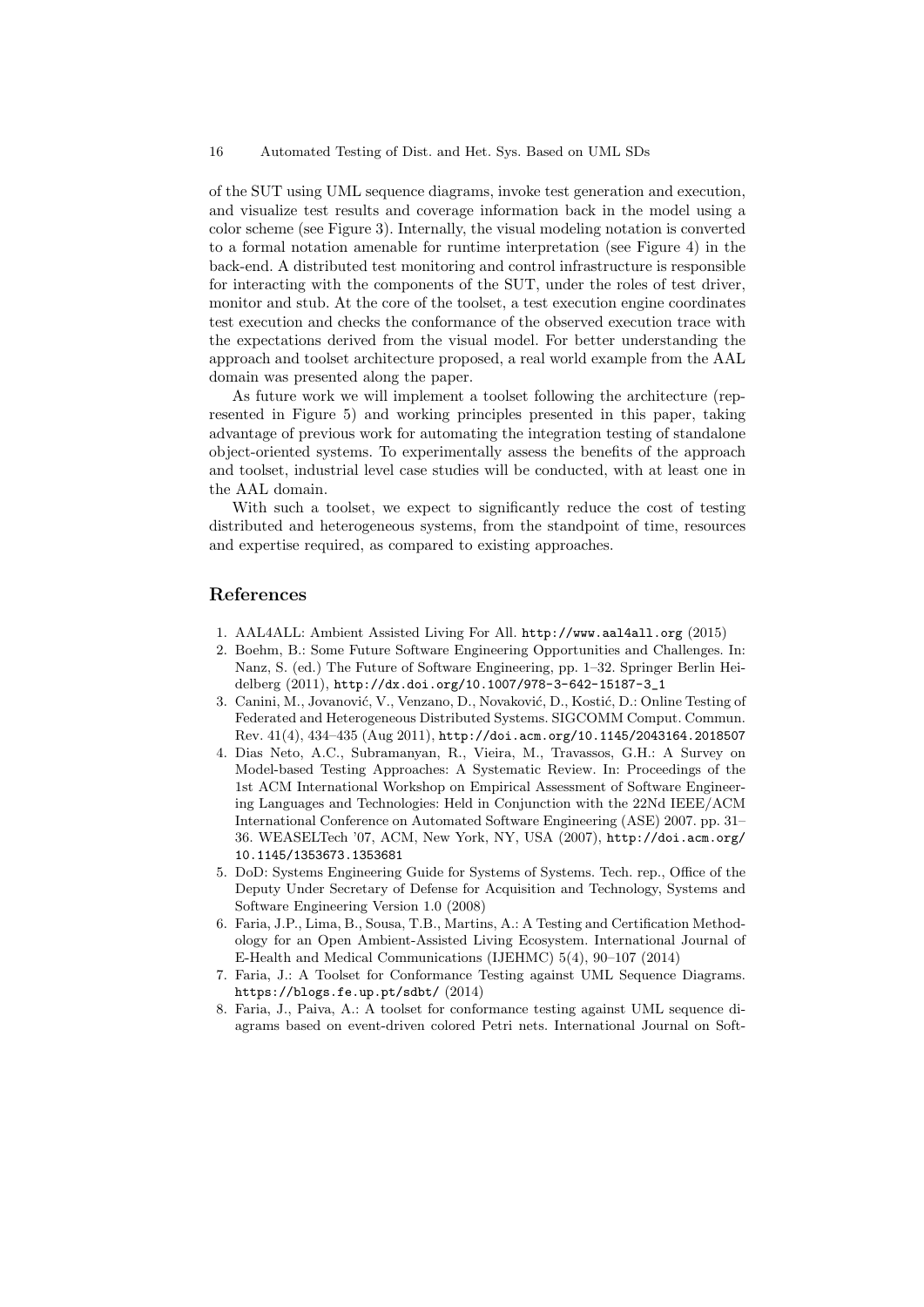ware Tools for Technology Transfer pp. 1–20 (2014), http://dx.doi.org/10.1007/ s10009-014-0354-x

- 9. Gamma, E., Helm, R., Johnson, R., Vlissides, J.: Design patterns: elements of reusable object-oriented software. Pearson Education (1994)
- 10. Gross, H.G.: Component-Based Software Testing with UML. Springer Berlin Heidelberg (2005)
- 11. Hierons, R.M.: Combining Centralised and Distributed Testing. ACM Trans. Softw. Eng. Methodol. 24(1), 5:1–5:29 (Oct 2014), http://doi.acm.org/10.1145/ 2661296
- 12. Hierons, R.M., Merayo, M.G., Núñez, M.: Scenarios-based testing of systems with distributed ports. Software: Practice and Experience 41(10), 999–1026 (2011), http://dx.doi.org/10.1002/spe.1062
- 13. IBM: IBM <sup>R</sup> Rational <sup>R</sup> Rhapsody <sup>R</sup> Automatic Test Conductor Add On User Guide, v2.5.2 (2013)
- 14. Javed, A., Strooper, P., Watson, G.: Automated Generation of Test Cases Using Model-Driven Architecture. In: Automation of Software Test , 2007. AST '07. Second International Workshop on. pp. 3–3 (May 2007)
- 15. Jensen, K., Kristensen, L., Wells, L.: Coloured Petri Nets and CPN Tools for modelling and validation of concurrent systems. International Journal on Software Tools for Technology Transfer 9(3-4), 213–254 (2007), http://dx.doi.org/10. 1007/s10009-007-0038-x
- 16. Kiczales, G., Lamping, J., Mendhekar, A., Maeda, C., Lopes, C., Loingtier, J.M., Irwin, J.: Aspect-oriented programming. In: Aksit, M., Matsuoka, S. (eds.) ECOOP'97 — Object-Oriented Programming, Lecture Notes in Computer Science, vol. 1241, pp. 220–242. Springer Berlin Heidelberg (1997), http://dx.doi.org/10. 1007/BFb0053381
- 17. Liu, X., Guo, Z., Wang, X., Chen, F., Lian, X., Tang, J., Wu, M., Kaashoek, M.F., Zhang, Z.: D3S: Debugging Deployed Distributed Systems. In: NSDI. vol. 8, pp. 423–437 (2008)
- 18. Moreira, R.M., Paiva, A.C.: PBGT Tool: An Integrated Modeling and Testing Environment for Pattern-based GUI Testing. In: Proceedings of the 29th ACM/IEEE International Conference on Automated Software Engineering. pp. 863–866. ASE '14, ACM, New York, NY, USA (2014), http://doi.acm.org/10.1145/2642937. 2648618
- 19. OMG: OMG Unified Modeling LanguageTM (OMG UML), Superstructure. Tech. rep., Object Management Group (2011)
- 20. STAF: Software Testing Automation Framework (STAF) (Dec 2014), http:// staf.sourceforge.net/
- 21. Tassey, G.: The Economic Impacts of Inadequate Infrastructure for Software Testing. Tech. rep., National Institute of Standards and Technology (2002)
- 22. Torens, C., Ebrecht, L.: RemoteTest: A Framework for Testing Distributed Systems. In: Software Engineering Advances (ICSEA), 2010 Fifth International Conference on. pp. 441–446 (Aug 2010)
- 23. Ulrich, A., König, H.: Architectures for Testing Distributed Systems. In: Csopaki, G., Dibuz, S., Tarnay, K. (eds.) Testing of Communicating Systems, IFIP — The International Federation for Information Processing, vol. 21, pp. 93–108. Springer US (1999), http://dx.doi.org/10.1007/978-0-387-35567-2\_7
- 24. Utting, M., Legeard, B.: Practical Model-Based Testing: A Tools Approach. Morgan Kaufmann Publishers Inc., San Francisco, CA, USA (2007)